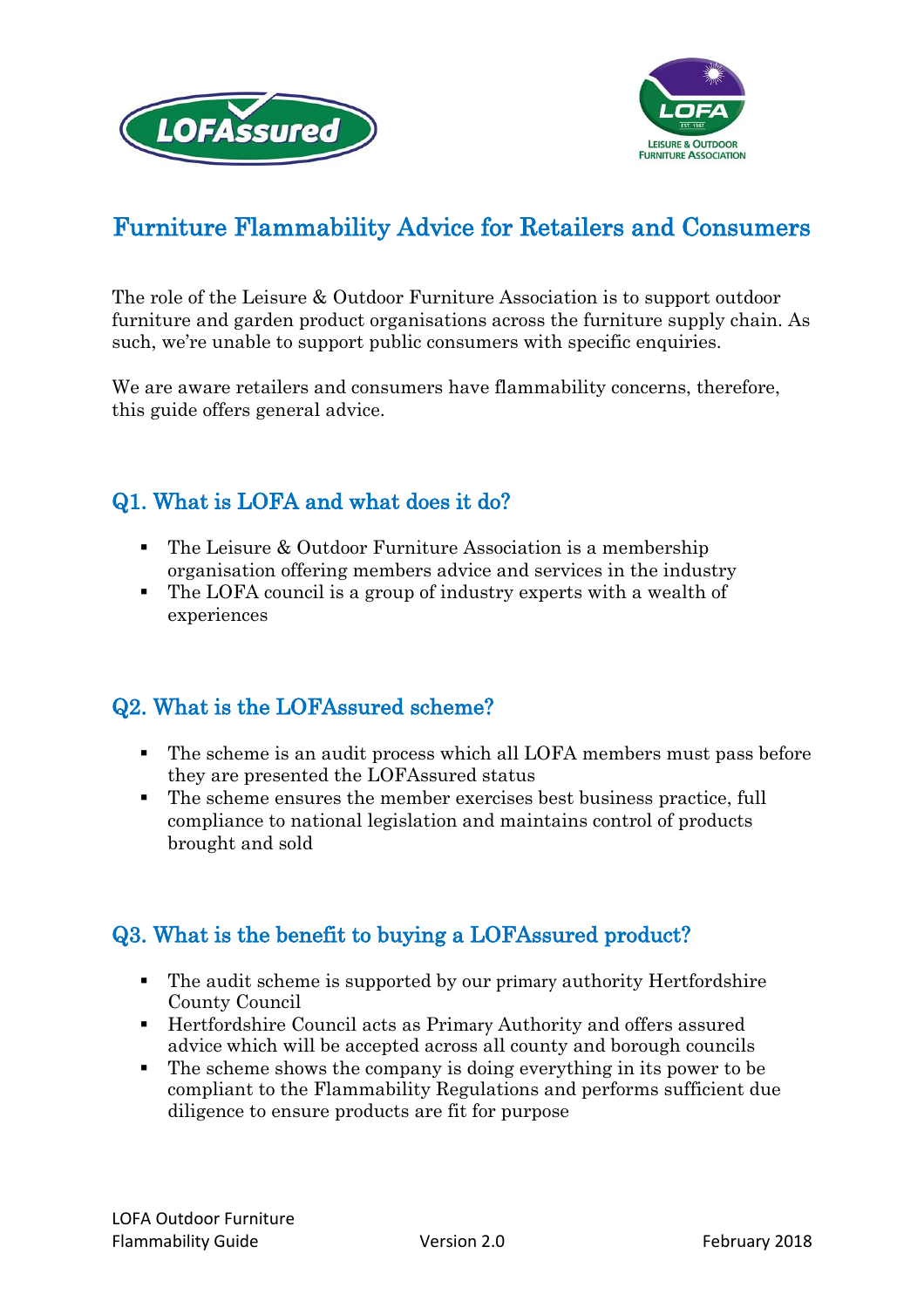



### Q4. What flammability regulations apply to outdoor furniture?

The Furniture and Furnishings (Fire Safety) Regulations 1988 (as amended in 1989, 1993 and 2010) set levels of fire resistance for domestic upholstered furniture, furnishings and other products containing upholstery.

It is illegal for furniture (whether manufactured in the UK or overseas) not to comply with the regulations.

Please note, any form of garden/outdoor upholstered furniture that could be used set up or carried into a dwelling and conservatory must meet the above regulations.

The regulations are enforced and policed by all local trading standards departments across the United Kingdom. As a consumer or retailer, if you need advice, clarification or additional information, they are best placed to offer confirmation to the regulations.

### Q5. The Furniture and Furnishings (Fire Safety) Regulations essentially say:

- All filling material in upholstered furniture must meet the specified ignition requirement before it is used in a whole product/article
- Upholstery composites must be Cigarette Resistant (this means specified cover material tested over the specified filling material)
- Covers/Outer Material must be Match Resistant (with certain exceptions)
- A permanent label must be attached to every item of new furniture
- A display label must be present at point of sale on all new items of furniture (with certain exceptions)

### Q6. What are the rules regarding cushions and seat pads?

Any seat pad or cushion measuring **over** 60cm by 60cm is classed as a piece of furniture in its own right and must fully meet all requirements of the regulations, therefore, both filling and cover material must be compliant. Each item must also have a permanent and display label.

If a seat pad or cushion measures **under** 60cm by 60cm, you have two options: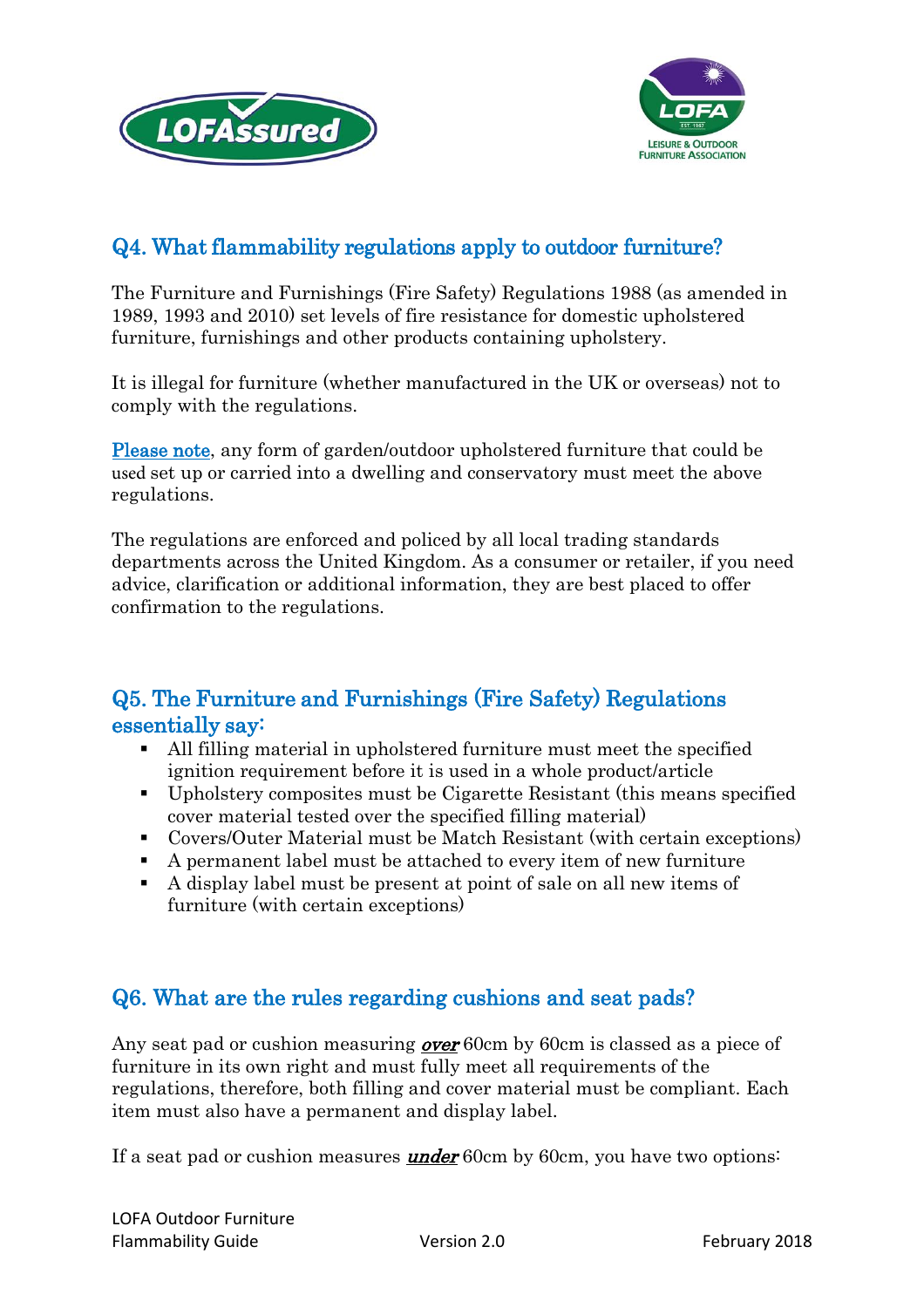



- Cushions and seat pads **sold** as part of a 'set of', or 'designed/purposely made' for a set or piece of furniture, **must** have both filling and outer cover compliant to the regulations with both permanent and display labels
- Cushions and seat pads **sold** individually, not in a set or advertised with a set of furniture, may meet the regulations for the filling material only

Please note: If your seat pad or cushion has a non-slip grip or ties to attach to a seat, this would be classed as 'purposely made' for products that you'd likely have in your portfolio. Therefore, this type of product must also have both filling and cover material compliant to the regulations. Only a permanent label will be required, however, your description must state that both filling and cover comply.

#### To save any confusion, as you manufacture/import seating, it would be reasonable to suggest that the seat pads and cushions you sell would be to fit the seating you supply.

### Q7. My cover material fails the Match Test, can an inter-liner/fire barrier be used?

Yes, but the following must apply.

- The cover material must be at least 75% of one or a mix of natural fibre
- Inter-liner must meet Schedule 3 of the regulations
- The cover must still pass Schedule 4 part 1 which is the Cigarette Test

### Q8. What raw material test reports should I look for?

#### Foam fillings

- Schedule 1 part  $1 Slab$
- Schedule 1 part  $2$  Crumb foam
- Schedule 1 part  $3 -$ Latex

#### Non-Foam/Composite fillings

- Schedule 2 part  $1 A$  single filling
- Schedule 2 part  $2 A$  mixture of non-foam fillings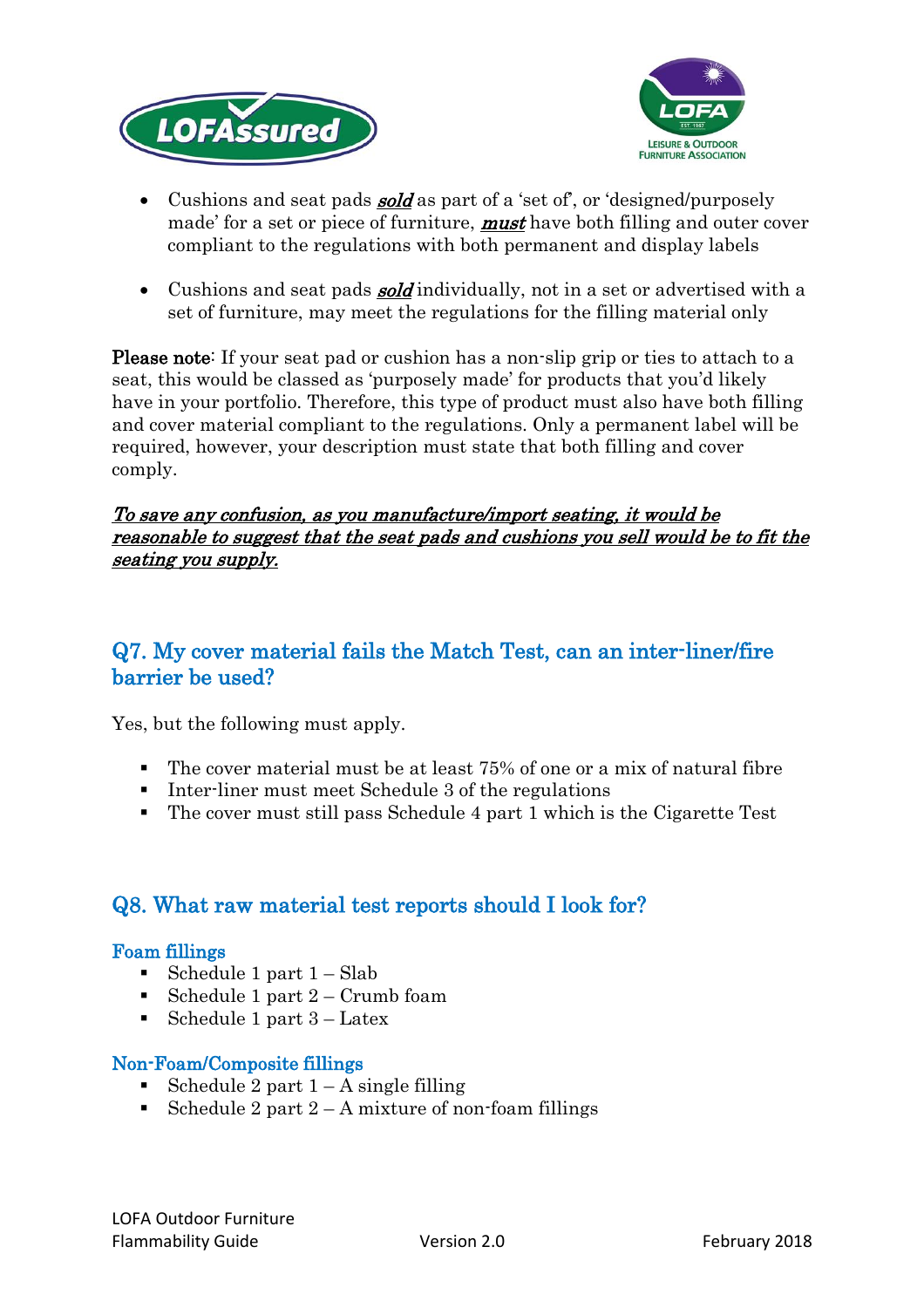



#### FR Inter-liner

 Schedule 3 (includes water soaking) – Only used in conjunction with a cover fabric of at least 75% of natural fibre

#### Cover material / Outer fabric

- Schedule 4 part 1 Cigarette test
- Schedule 5 part  $1 Match$  test

#### Non-visible cover

- Schedule 4 part  $2$  Modified cigarette test
- Schedule 5 part  $3$  Modified match test

### Q9. What permanent flammability labels should I look for?

Permanent labels are to be attached to the product(s) permanently, where removing it would cause significant damage to the product, do not remove them.

This label assists enforcement officers and shows compliance with specific ignition requirements for both covers and fillings.

Permanent labels must be carried on all items of upholstered garden and outdoor furniture. A multiple piece set of furniture must carry a label on each item.

They may also be incorporated into other labels, for example Care Labels.

Example 1: A shorter label giving only the minimum information about the furniture

| <b>CARELESSNESS</b><br><b>CAUSES FIRE</b>                                                                                                                                                                                                                                                                                                                                                                | (a) The Caution                                                                 |
|----------------------------------------------------------------------------------------------------------------------------------------------------------------------------------------------------------------------------------------------------------------------------------------------------------------------------------------------------------------------------------------------------------|---------------------------------------------------------------------------------|
| Batch/ID No OF 1234                                                                                                                                                                                                                                                                                                                                                                                      | (b) Batch number or identification number                                       |
| To comply with The Furniture and<br>Furnishings (Fire) (Safety) Regulations:<br>This article does not include a Schedule<br>3 interliner.                                                                                                                                                                                                                                                                | (c) Whether or not the article includes a<br>fire-resistant interliner          |
| All foams, fillings and composites have<br>been tested to ensure compliance with<br>the relevant ignitability test. All covers<br>and fillings have been tested to ensure<br>that they are cigarette resistant. All<br>covers have been tested to ensure that<br>they are match resistant<br>This article contains CM Foam which<br>passes the specified test. All upholstery<br>is cigarette resistant. | (d) Summary for the measures taken to ensure<br>compliance with the Regulations |
| Further details are available from<br>your retailer.                                                                                                                                                                                                                                                                                                                                                     |                                                                                 |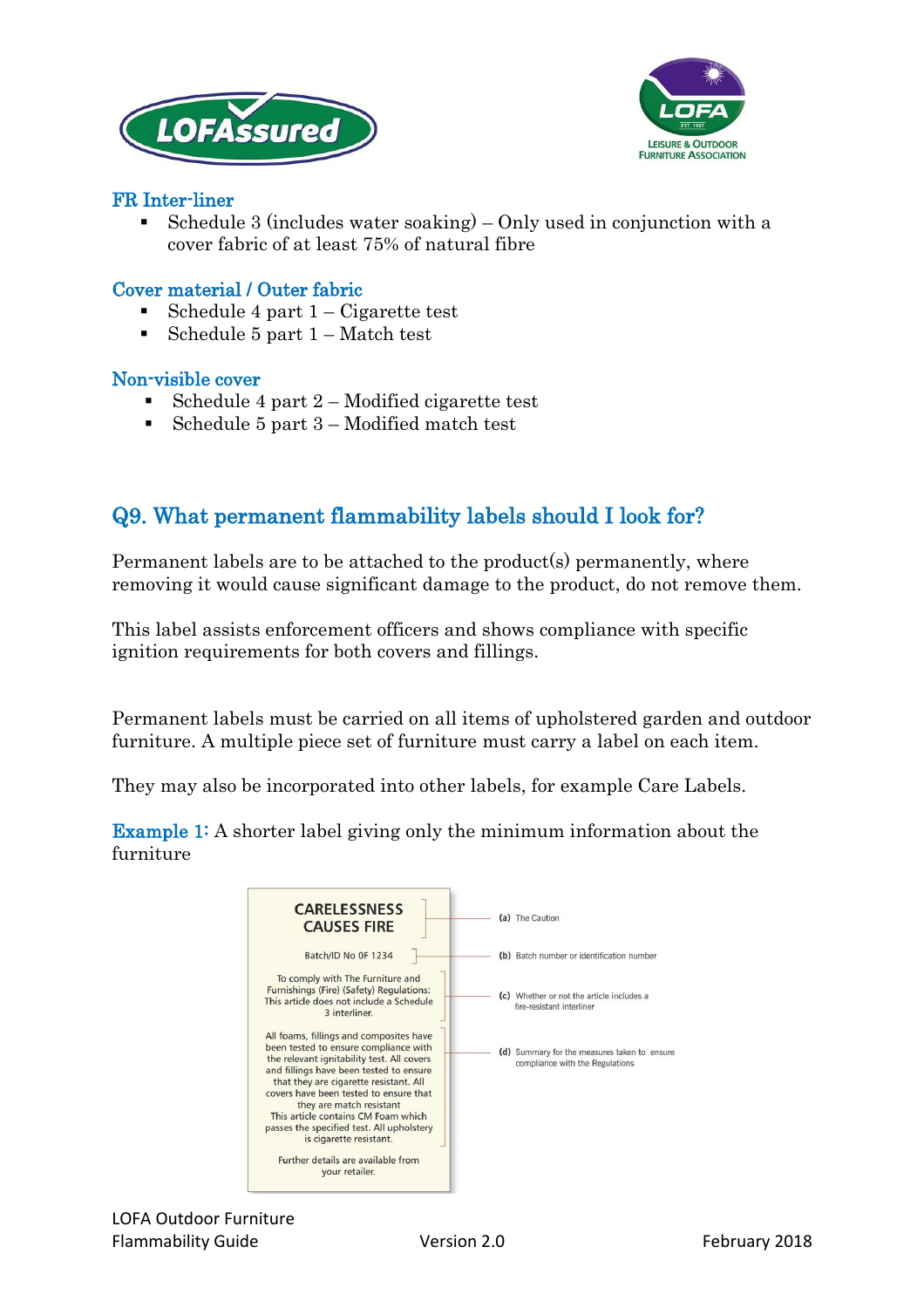



Example 2: A label giving full information about the furniture



# Q10. What display flammability labels should I look for?

Display labels contain valuable information regarding the steps taken to ensure compliance and should be specific to each piece of furniture. Consumers can remove display labels upon delivery, retailers must not remove any display labels.

Display labels indicating ignition resistance, needs to be attached to all new outdoor furniture. A multiple piece set of furniture must carry a display label on each item.

Example 1: The display label for new furniture which meets the filling requirements and is cigarette and match resistant

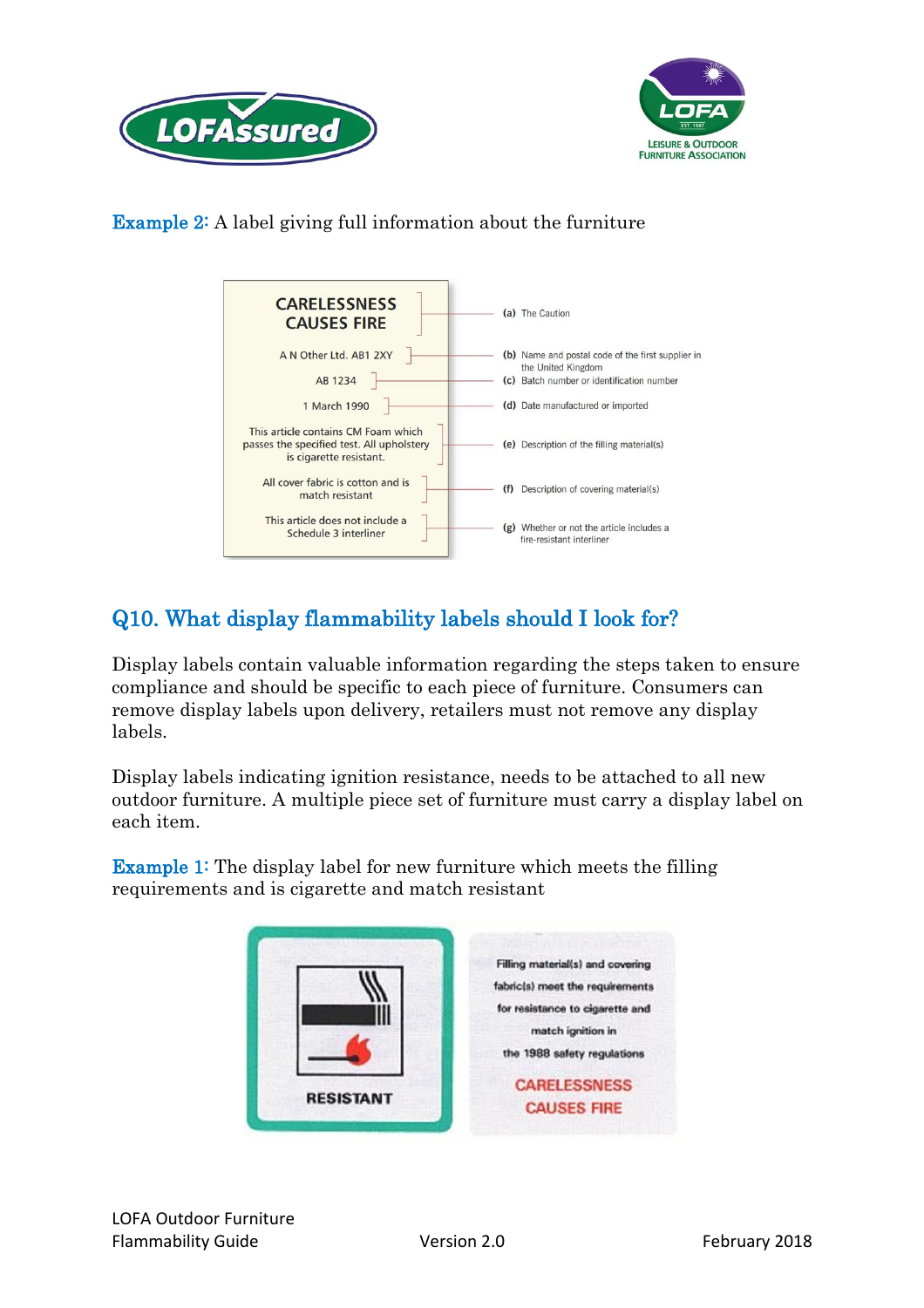



**Example 2:** The display label for new furniture with a limited range of cover fabrics. The cover fabric is not match resistant, but the furniture has an interliner which passes the specified test. The furniture meets the filling requirements and is cigarette resistant



Example 3: The display label for new furniture which meets the filling requirements and is cigarette resistant



### Q11. As a consumer, can I sell on my furniture without a display or permanent label?

Yes, you can sell on your furniture privately without either label.

### Q12. As a retailer/supplier, can I sell or donate my furniture to 2nd hand furniture retailers and charities?

- It is illegal for charity and  $2<sup>nd</sup>$  hand furniture shops to sell furniture without permanent flammability labels
- Therefore, they will not accept or purchase furniture without the correct labelling